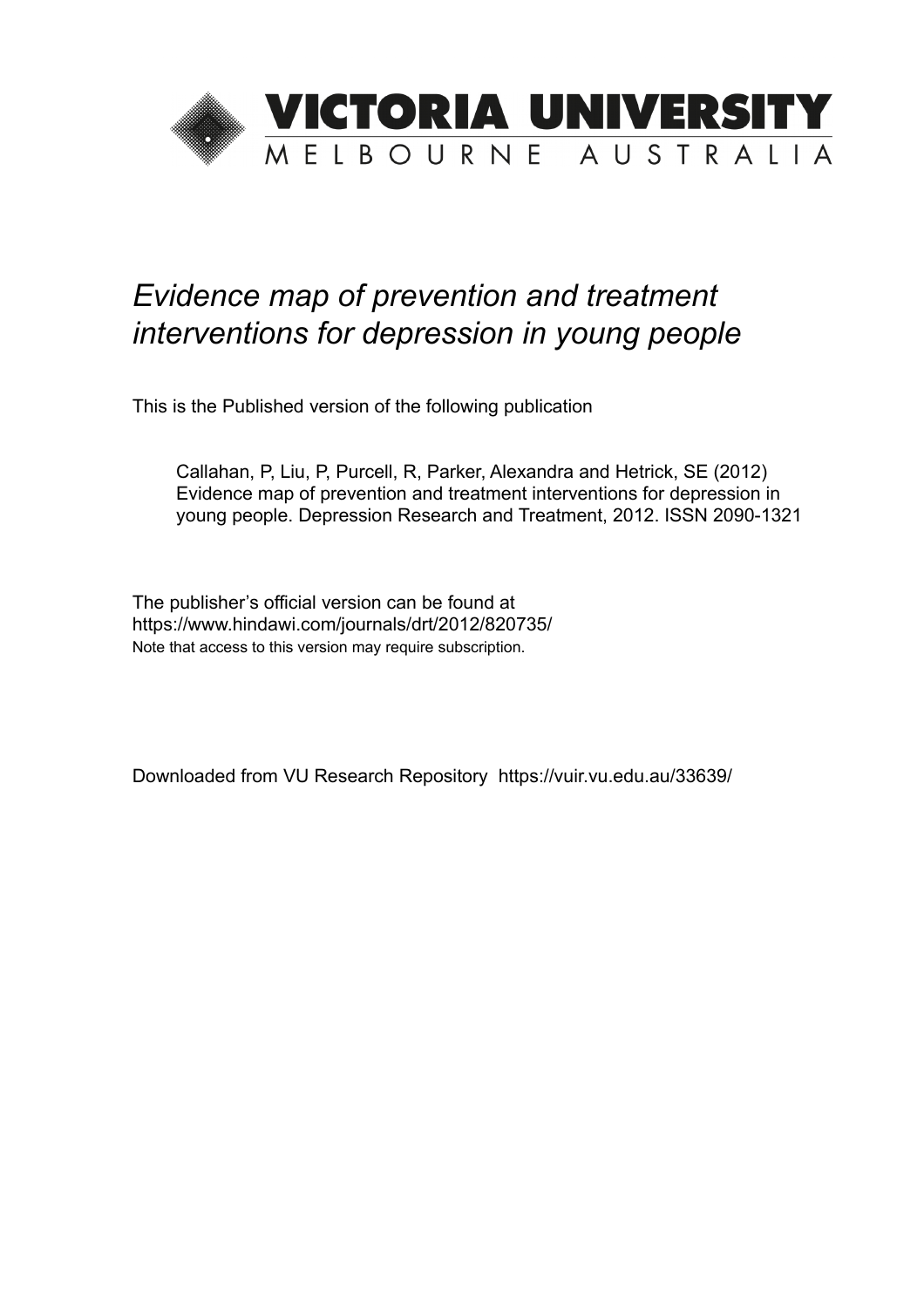### *Research Article*

## Evidence Map of Prevention and Treatment Interventions for Depression in Young People

#### Patrick Callahan,<sup>1, 2</sup> Ping Liu,<sup>1, 2</sup> Rosemary Purcell,<sup>1, 2</sup> Alexandra G. Parker,<sup>1, 2</sup> and Sarah E. Hetrick $1, 2$

*1Orygen Youth Health Research Centre, Centre for Youth Mental Health, The University of Melbourne, Locked Bag 10, Parkville, Victoria 3052, Australia*

*2Headspace Centre of Excellence, The National Youth Mental Health Foundation, P.O. Box 473, North Melbourne, Victoria 3051, Australia*

Correspondence should be addressed to Sarah E. Hetrick, shetrick@unimelb.edu.au

Received 31 August 2011; Revised 22 December 2011; Accepted 30 December 2011

Academic Editor: John R. Seeley

Copyright © 2012 Patrick Callahan et al. This is an open access article distributed under the Creative Commons Attribution License, which permits unrestricted use, distribution, and reproduction in any medium, provided the original work is properly cited.

*Introduction.* Depression in adolescents and young people is associated with reduced social, occupational, and interpersonal functioning, increases in suicide and self-harm behaviours, and problematic substance use. Age-appropriate, evidence-based treatments are required to provide optimal care. *Methods.* "Evidence mapping" methodology was used to quantify the nature and distribution of the extant high-quality research into the prevention and treatment of depression in young people across psychological, medical, and other treatment domains. *Results.* Prevention research is dominated by cognitive-behavioral- (CBT-) based interventions. Treatment studies predominantly consist of CBT and SSRI medication trials, with few trials of other psychological interventions or complementary/alternative treatments. Quality studies on relapse prevention and treatment for persistent depression are distinctly lacking. *Conclusions.* This map demonstrates opportunities for future research to address the numerous evidence gaps for interventions to prevent or treat depression in young people, which are of interest to clinical researchers, policy makers, and funding bodies.

#### 1. Introduction

Depression among adolescents and young people is a pressing public health issue. A meta-analysis of prevalence rates shows 2.8% of children (*<*13 years) and 5.7% of adolescents (13–18 years) experience depression over a 12-month period [1]. Depression has serious adverse effects on social, academic, and family functioning [2, 3]. Early onset depression is also associated with higher rates of completed suicide and suicide attempts compared to individuals with no psychiatric illness [4, 5].

High prevalence and the associated disability of depressive disorders make effective, evidence-based prevention and early interventions a priority. While the status of depressive disorders as a public health priority due to the associated burden of disease [6] has ensured a large amount of effort has gone into prevention research, an equally important, but neglected focus has been on early intervention for those with emerging or first episode depression.

The age of onset for most disorders, including depressive and anxiety disorders, falls in a narrow time band, predominantly encompassing youth from the early teens to the mid 20's [7]. Early detection and intervention is critical to preventing a relapsing or chronic course, which is associated with the development of other psychiatric and alcohol and substance use disorders [8, 9], impairments in occupational and social functioning [3, 10–13], and the risk of suicide [5, 14–16]. Harrington and Clark [17] demonstrated that if all cases of depression in those aged 13 were treated successfully then the risk of depressive disorder at age 16 years would be reduced by approximately 10%.

The idea of intervening early to assertively and effectively treat depression and prevent the development of a relapsing or chronic course is consistent with the clinical staging model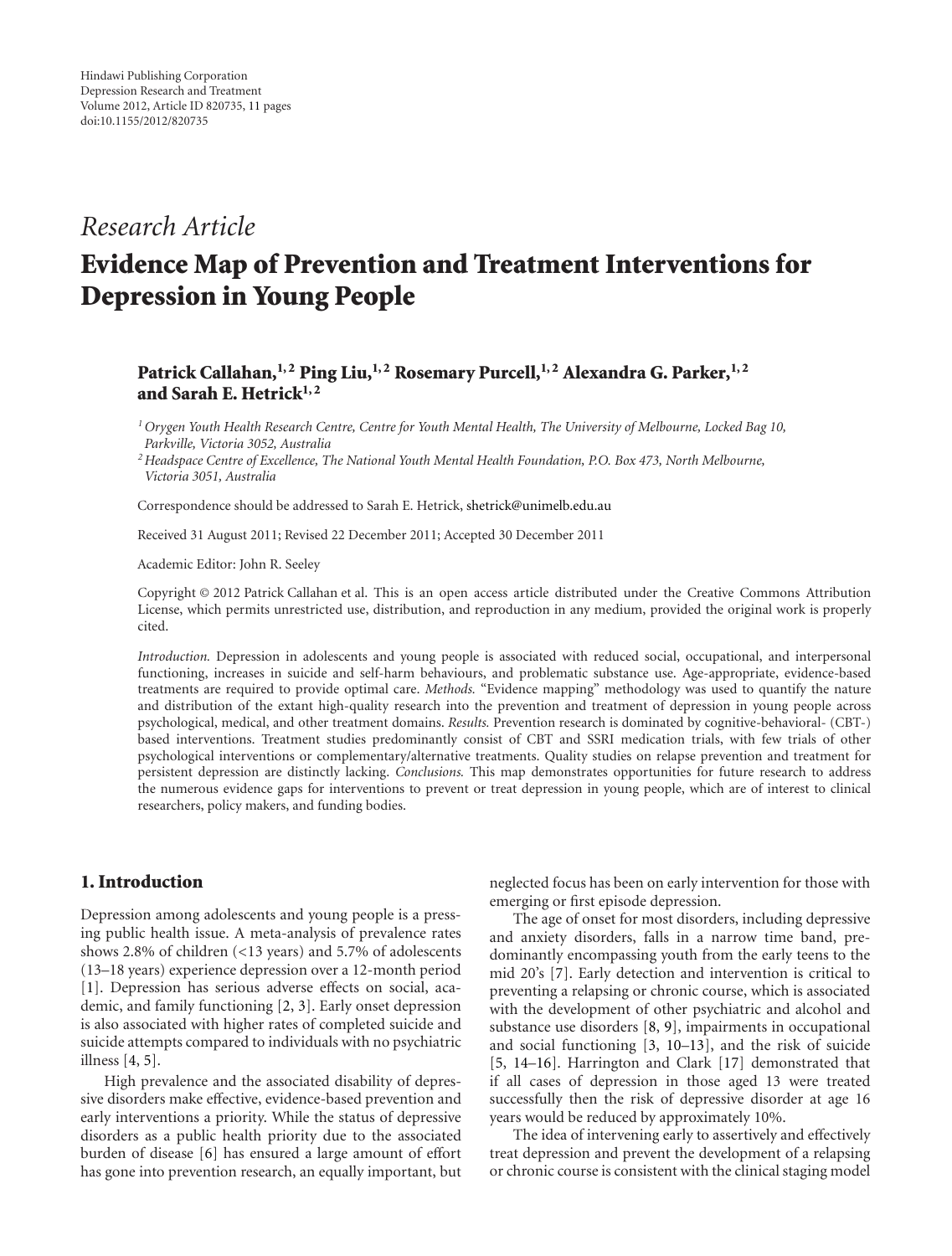for psychiatry [18] that proposes that those in the early stages of an illness respond better to treatment and thus require more benign interventions whereas those with a more developed disease process will require more complex and perhaps invasive interventions [18]. Clinical staging is a more refined form of diagnosis, placing emphasis on where a person lies along the continuum of the course of illness [18– 22]. While yet to be fully realized, it provides a framework for early intervention guiding the use of appropriate stagespecific evidence based treatments, including preventatively orientated treatments [18, 21, 22]. In the case of major depression, research demonstrates that intervening during these earlier stages is clinically warranted given the considerable impairment associated with "subthreshold" depression, which is equally, if not more, prevalent than the diagnosable disorder [11, 23].

This framework for early intervention relies on the effective implementation of evidence-based practice. However, evidence-based interventions are far from universally delivered, with research indicating, for example, that antidepressant medications with minimal empirical support are prescribed to young people in high numbers [24, 25]. Having access to, and being familiar with, the best available evidence is a critical step in improving the uptake of evidence-based practice.

One approach to summarising the large volume of existing evidence is to undertake literature reviews. This process has resulted in an array of different terminologies and methodologies to describe approaches that share similar characteristics, namely, collecting, evaluating, and presenting the available research evidence [26]. Systematic reviews are the most methodologically sound, as they use explicit methods of searching, appraising, and analyzing data to address a focused clinical question [27]. Although methodologically rigorous and providing useful summaries of the existing published and unpublished data, they do not allow readers a meaningful overview of all treatments across a population with similar presentations, which has potential relevance to a new and emerging field such as youth mental health.

Evidence mapping is a process of reviewing the literature in a manner that enables the breadth of the research activity in a particular field to be explored. While systematic reviews can address specific clinical questions (e.g., is treatment X effective for condition Y?), evidence mapping allows a concise summary of the extent and distribution of evidence in a broad field of interest (e.g., what interventions are available for condition Y?). Evidence maps are based on an explicit research question relating to the field of enquiry, which may vary in depth, but should be informed by end users. The research question then drives the search for, and collection of, appropriate studies utilising explicit and reproducible methods at each stage [26, 28, 29]. This includes clear definition of components of the research question, development of a thorough and reproducible search strategy, development of explicit inclusion and exclusion criteria, and transparent decisions about the level of information to be obtained from each study. The end-user may be researchers or research funding bodies who can identify gaps in the evidence, which in turn will create opportunities for new

research and policy makers, who will use the evidence map to inform policy decisions, or clinicians who can access information about interventions.

This paper presents the results of an evidence map we conducted on depression in young people. The extent, range, and nature of high-quality clinical research interventions for depression in young people is summarised. This process of taking stock of the evidence is an essential first step in obtaining an overview of the breadth of research activities before further exploring the effectiveness of interventions.

#### 2. Materials and Methods

The depression evidence map was produced as a part of a larger evidence mapping project undertaken by the Centre of Excellence in Youth Mental Health (part of *headspace;* the Australian National Youth Mental Health Foundation; http://www.headspace.org.au/). The centre is responsible for generating and disseminating evidence regarding interventions for adult-type mental health disorders that emerge during adolescence and young adulthood. A detailed description of the methodology for conducting these evidence maps has been published elsewhere [28]; however, the methods specific to the depression map are provided below.

*Step 1. Create a Map Based on Broad Clinical Questions Relating to the Field of Enquiry.* After consulting with expert research mental health clinicians (psychiatrists and psychologists) in depression prevention and intervention at Orygen Youth Health Research Centre and *headspace,* the questions and scope of the evidence map were defined. This process revealed two areas of focus for the map, namely;

- (I) What good-quality evidence exists regarding prevention of and interventions for emerging or established depressive disorders among young people?
- (II) What areas are, and are not, well researched?

*Step 2. Define Key Variables, Specifying Characteristics to Be Mapped and Develop Inclusion and Exclusion Criteria.* Based on these key questions, the characteristics of studies to be included in the map were defined, encompassing the population, types of intervention, and phases of depressive illness [28]. Intervention studies that had as their sample adolescents and young adults aged 12–25 years old with a depressive disorder, classified by the DSM-IV or ICD-10 as the primary diagnosis, were included regardless of the methods of assessment of depressive disorder. Studies where participants were recruited on the basis of elevated risk factors or subthreshold/subsyndromal presentations of depression were also included and again the methods of assessment varied across trials and were included regardless. In the context of appropriately mapping the prevention and early intervention research, prevention trials were including if participants were aged 6 years and older. Trials with both adult and adolescent participants were included if the mean age of participants of any intervention group was at 25 years of age or under. We excluded studies where participants were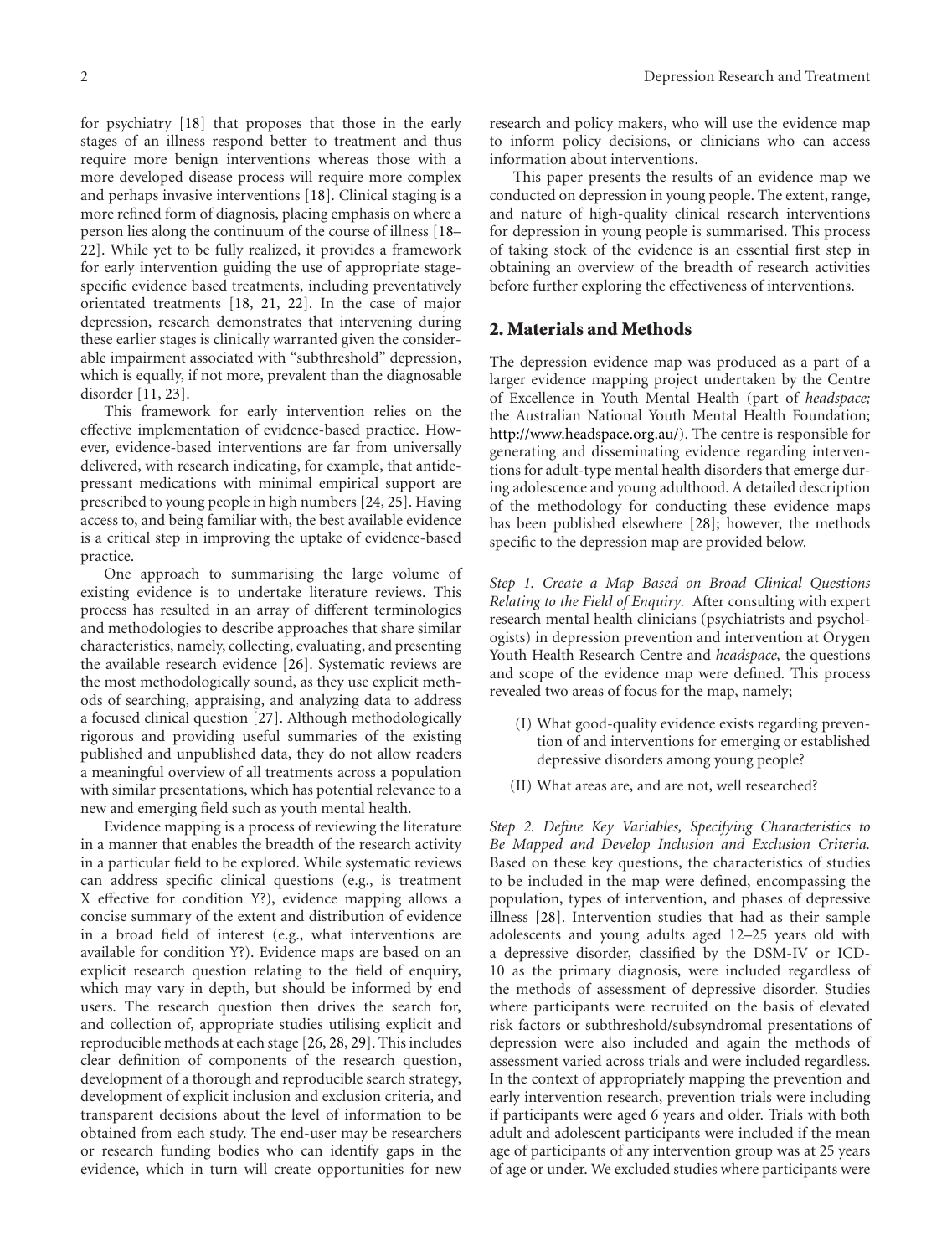recruited on the basis of physiological or medical conditions (e.g., depression in the context of experiencing cancer or dementia). Interventions were defined as "anything delivered for the purpose of relieving symptomatology or improving functioning of the target disorder" [28].

Prevention trials were categorized into universal, selective, and indicated prevention. Universal interventions are those delivered to a designated population regardless of their risk; selected prevention interventions are those designed to be delivered to members of the population with a risk factor for a given disorder; indicated interventions are those delivered to populations with signs or symptoms of that disorder [30]. We combined selective and indicated prevention trials into one category in the evidence map that indicated populations "at risk." The inclusion criteria for relapse prevention studies required that the study specify that the intervention was designed to prevent relapse or maintain improvements in patients who had previously responded to treatment. Subsequently, studies assessing an acute phase intervention with a long-term phase were categorized as a treatment study. In the depression literature, the definition of treatment resistance (or more appropriately, persistent depression) is an area of debate and an array of systems exist to categorize different levels of nonresponse to treatment [31]. As such, it was decided to include treatment-resistant studies where the authors labeled them as such. We have labeled these studies "persistent depression interventions" as "treatment resistance" is arguably a pejorative term that implies fault on the client's behalf for being "resistant" to treatment.

We sought to present "good-quality evidence," and as such we only utilized evidence from RCTs, pseudorandomised controlled trials, clinical controlled trials, systematic reviews, and meta-analyses, since these are commonly considered the most robust study designs for examining the effectiveness of interventions [32]. Definitions of review types are not consistent and many different terms are used, at times interchangeably [26], therefore we included those reviews where a systematic search strategy was used. Included studies were published in English from 1980 to May 2009.

*Step 3. Searching the Literature.* Search strategies for MED-LINE, PSYCHINFO, EMBASE, and The Cochrane Central Register of Controlled Trials (CENTRAL) were devised using subject headings such as "depression," "randomized controlled trial," and "review" appropriate for each database. Additional free text words identified by experts were also included. The search was broad and inclusive as the depression literature lacks clear early intervention terms such as "ultra high risk" and "first episode" used in the early psychosis field [33].

A filter to identify relevant publication types based on the search strategy devised by Glanville et al. was also incorporated [34]. The overall structure of searches targeted and combined depression terms, study methodologies, stage of illness terms, and were limited by year and English language (a full search strategy is available upon request to the corresponding author). Search strategies were revised after a random sample of 100 citations retrieved for the search was examined, as well as cross-checking the retrieval for 20 articles known to meet the inclusion criteria.

*Step 4. Screening and Positioning the Relevant Evidence within the Map (e.g., Charting).* The titles and abstracts of all potentially relevant papers identified by the searches of all databases were collated. All authors independently screened 100 references randomly selected from the search results as a pilot trial to examine the consistency of applying the inclusion and exclusion criteria. A satisfactory interrater reliability in excess of 0.90 was achieved for the pilot screening. All authors were involved in the screening of retrieved citations. Where a title or abstract reported a trial that appeared to be eligible for inclusion, the full article was obtained. All references retained after the initial screening were then assessed against the inclusion and exclusion criteria (PC) based on their full texts. Trials with no information on the age range or mean age of patients were excluded. Reviews summarising evidence of treatments for both adults and adolescents were included if there was specific content devoted to the adolescent and young adult population.

References that met the inclusion criteria were then coded according to the type of intervention, stage of depressive illness, and study types. Intervention types were generally classified into psychological, biological, integrated, complementary/alternative interventions and service/delivery improvement. The stage of illness was coded as universal prevention, selected/indicated prevention, disorder established, and relapse prevention. Publication types were coded as RCT/CCT (referred to as "trials" throughout results) and systematic review (referred to as "reviews" throughout results). Studies that evaluated the effectiveness of more than one type of intervention were coded for each intervention, thus the addition of the total number of studies from each coded section is greater than the total number of included studies.

The primary reference for each study was established with secondary publications indicated as such. This process prevented counting one study multiple times and misrepresenting the number of studies in a particular area. For example, the Treatment of Adolescents with Depression Study [35] has produced dozens of publications; however, it is a single trial with 439 participants.

The current study goes beyond the scope of the overall evidence mapping in that where a systematic review was available and included in the map, a short qualitative description of the main conclusions has been provided.

#### 3. Results

*3.1. Included Trials.* Our search strategies identified 32,733 references, of which 4,372 potentially relevant references were retained based on the title and abstract. Full texts of these references were retrieved. Based on the information provided by the full text of the retrieved publications, 204 publications were included in the final map. These represent a total of 162 trials, as well as 41 systematic reviews and metaanalyses (see Figure 1). A list of citations for all RCTs and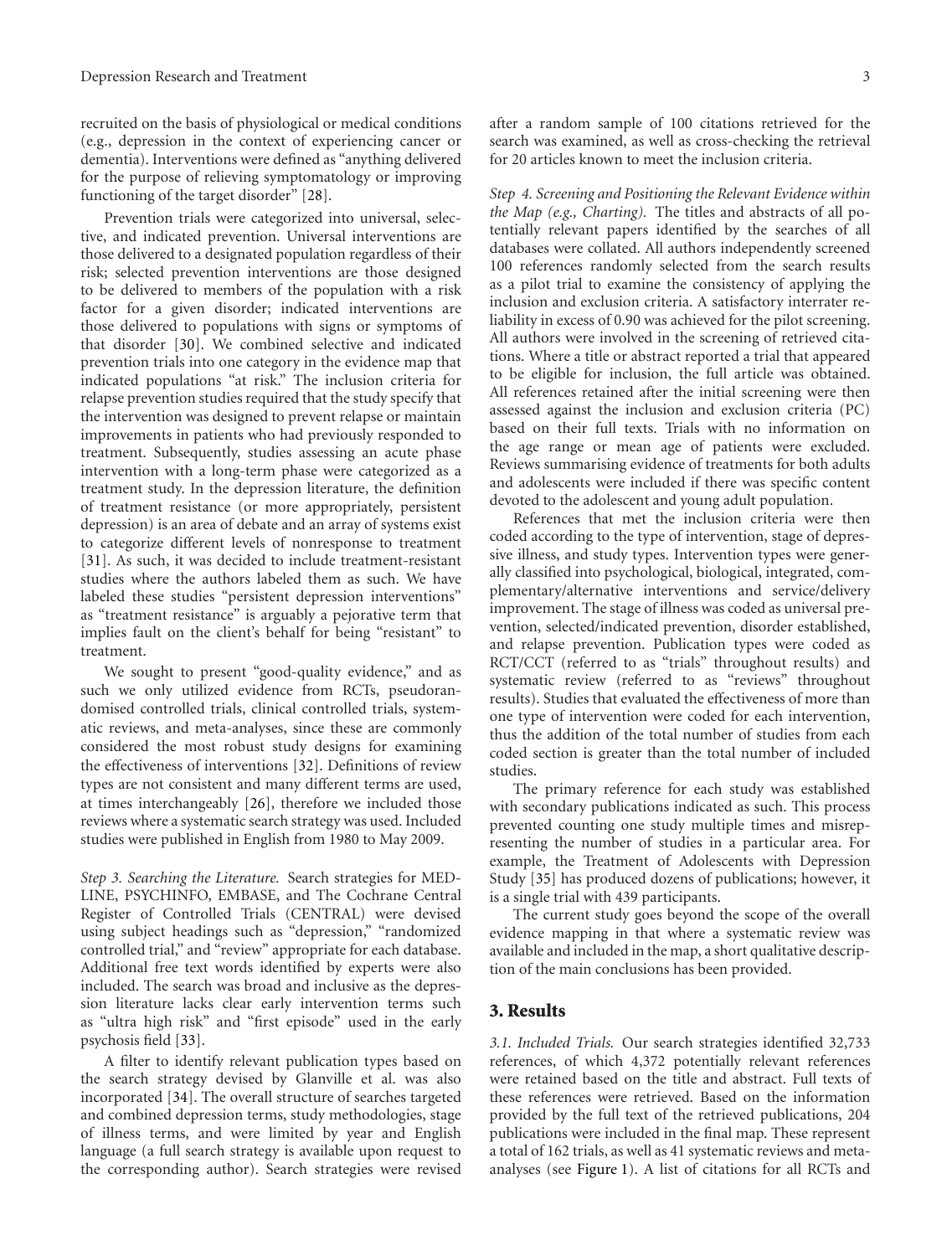

Figure 1: Distribution of included universal preventive studies.

systematic reviews included in the map are available on request or the included studies can be found on our searchable database (http://www.headspace.org.au/what-works/evidence-maps).

*3.2. Universal Prevention Studies.* A total of 23 universal prevention studies were identified, consisting of 18 RCTs and 5 systematic reviews (Figure 2). Of the 18 trials, 15 focused on cognitive behavioural therapy (CBT), many originating from the University of Pennsylvania (e.g., the Penn Prevention Programme and the Penn Resiliency Programme [36, 37]). The remaining trials utilized interpersonal  $(n = 2)$ , family  $(n = 2)$ , psychoeducation  $(n = 1)$ , and leadership  $(n = 1)$ programs.

There were no universal prevention trials utilising complementary or alternative interventions. However, one Cochrane systematic review was included that explored the benefits of exercise as a preventative intervention.

Reviews of universal interventions are common and provide useful summaries of existing trials. The map includes four general reviews of various types of universal interventions, most commonly delivered in group format [38–41]. These reviews are generally cautious in their support of universal prevention programs for children and adolescents because such interventions were not consistently shown to be effective in a recent review (e.g., [41]). It has been suggested that this may be due to the low effect sizes typically demonstrated in universal prevention studies [41]. The reviews highlight the need for more research given some

promising results (e.g., [42] in [41]) and in combination with the potential benefits of universal prevention programs that are less stigmatising than selected prevention interventions and potentially cost-effective ways to reduce depression in the community [41].

*3.3. Selective and Indicated Prevention Studies.* In total, 54 studies were identified, consisting of 43 trials and 11 systematic reviews (Figure 3). The majority of research again focused on CBT-based interventions (*n* = 28). There were 2 studies of interpersonal psychotherapy (IPT), although only one involved IPT as the primary intervention. There was one study each of exercise, psychoeducation, play therapy, and skills training, and 4 complementary and alternative interventions ( $n = 4$ ).

Seven reviews were included that assessed all types of interventions for those at risk of depression. Generally, targeted interventions, which were again mostly delivered in a group format, were found to be effective in preventing depression immediately after the delivery of interventions, although robust long-term effects are still to be shown [43– 45]. CBT programs in particular have been consistently found to be effective in preventing depression in at-risk young people [41, 44, 45] with one review [41] highlighting the effectiveness of a CBT based program called "Coping with Depression," even at long term followup [46, 47].

*3.4. Interventions for Diagnosed Depression (Established Disorder).* There were 129 studies of interventions for depressive disorders, of which 81 involved biological interventions  $(n = 56 \text{ trials}; n = 25 \text{ systematic reviews})$ , predominantly antidepressant medications ( $n = 78$ ). A total of 58 studies involved psychological interventions (48 trials, 10 systematic reviews) and four studies of complementary and alternative interventions (3 trials, 1 systematic review; Figure 4).

Of the 78 studies investigating medications, the majority involved selective serotonin reuptake inhibitors (SSRIs;  $n = 45$ ). There were fewer trials of tricyclic antidepressants (TCAs;  $n = 23$ ), serotonin-norepinephrine reuptake inhibitors (SNRIs;  $n = 3$ ), and only one trial of monoamine oxidase inhibitors (MAOIs). Of the included systematic reviews, 13 analysed SSRIs, three examined TCAs, and one SNRIs. The earlier reviews assessing TCAs concluded that TCAs were no more effective than placebo in improving depression outcomes [48, 49]. A more recent systematic review reported comparable results, adding that the difference between TCAs and placebo remains nonsignificant with the addition of open-label trials into the meta-analysis [50]. The reviews of SSRIs have highlighted fluoxetine as the SSRI with the most favorable risk-benefit profile [51– 54] but there has been vigorous debate about the findings [55, 56]. For example, doubts have been raised about the clinical meaningfulness of the size of the effect in the context of trial participants who are not representative of those typically seen in clinical practice, as well as concerns about methodological aspects of the trials such as high drop-out rates and high rates of placebo response [56]. A meta-analysis including the SNRI venlafaxine concluded that results were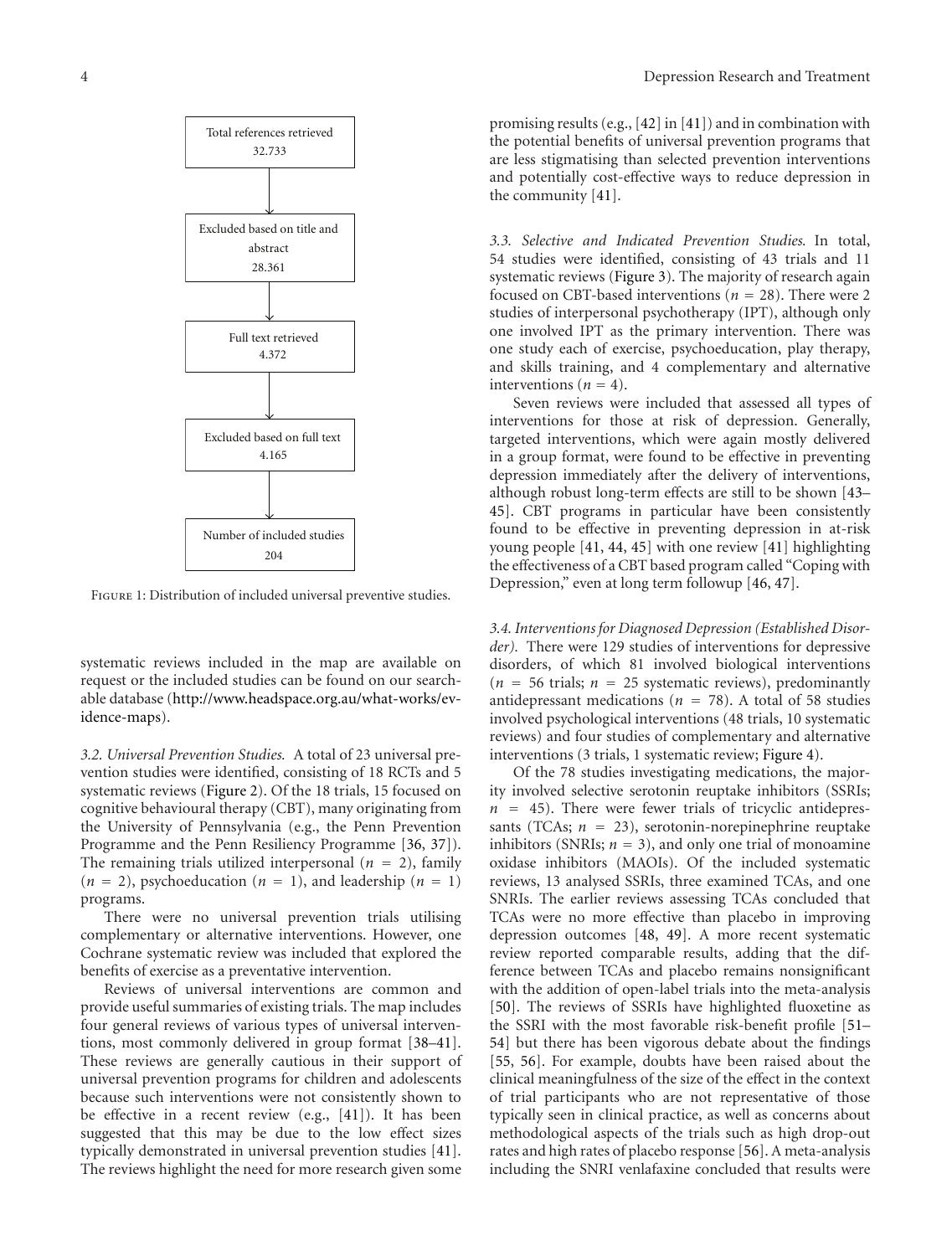

Figure 2: Flowchart for included studies.



Figure 3: Distribution of included indicated and selective preventive studies.

inconclusive as trials had not adequately assessed the safety and efficacy of this drug [57].

Of the 58 studies of psychological interventions, CBT was by far the most well studied (33 trials and 5 systematic reviews). There were fewer intervention studies of other psychological therapies in young people, with 7 trials for IPT and 6 for family therapy. There were no published systematic reviews for these treatment modalities alone. One trial examined psychodynamic psychotherapy. The most recent review included in the map [58] was of psychotherapies and 25 of 35 comparisons investigated the effectiveness of CBT, including the more well known of the named CBT programs that is delivered in group format called the "Adolescent Coping with Depression Course" [59–61]. Comparison groups were mostly waiting list control or no treatment groups. Most of the participants were female adolescents with mild to moderate depression recruited from schools. Psychotherapy overall was superior to control conditions after intervention with an NNT of 4.3, as was CBT, behavioural therapy, and interpersonal therapy; however, this evidence of the effectiveness did not remain at longer-term followup [58].

There were 10 trials that compared a psychological therapy with an antidepressant medication and/or a combination of the two, including the very well-known Treatment for Adolescent Depression (TADS) trial. The therapy arms of the 10 trials all had a CBT underpinning, and the medications were all SSRIs, except one that assessed venlafaxine. There were no systematic reviews identified comparing psychological therapies with antidepressant medications and/or a combination of a psychological therapy plus a medication.

*3.5. Relapse Prevention and Interventions for Persistent Depression.* Research into relapse prevention among young people with depressive disorders is limited. Four trials have assessed SSRIs in relapse prevention and one CBT. No systematic reviews were identified. There is a similar paucity of studies investigating interventions for young people with persistent depressive disorders, with only two trials identified, one of which investigated the efficacy of antidepressant medication in the context of a hospital admission [62] and one, the TORDIA study, which assessed the efficacy of combined antidepressants and CBT [63].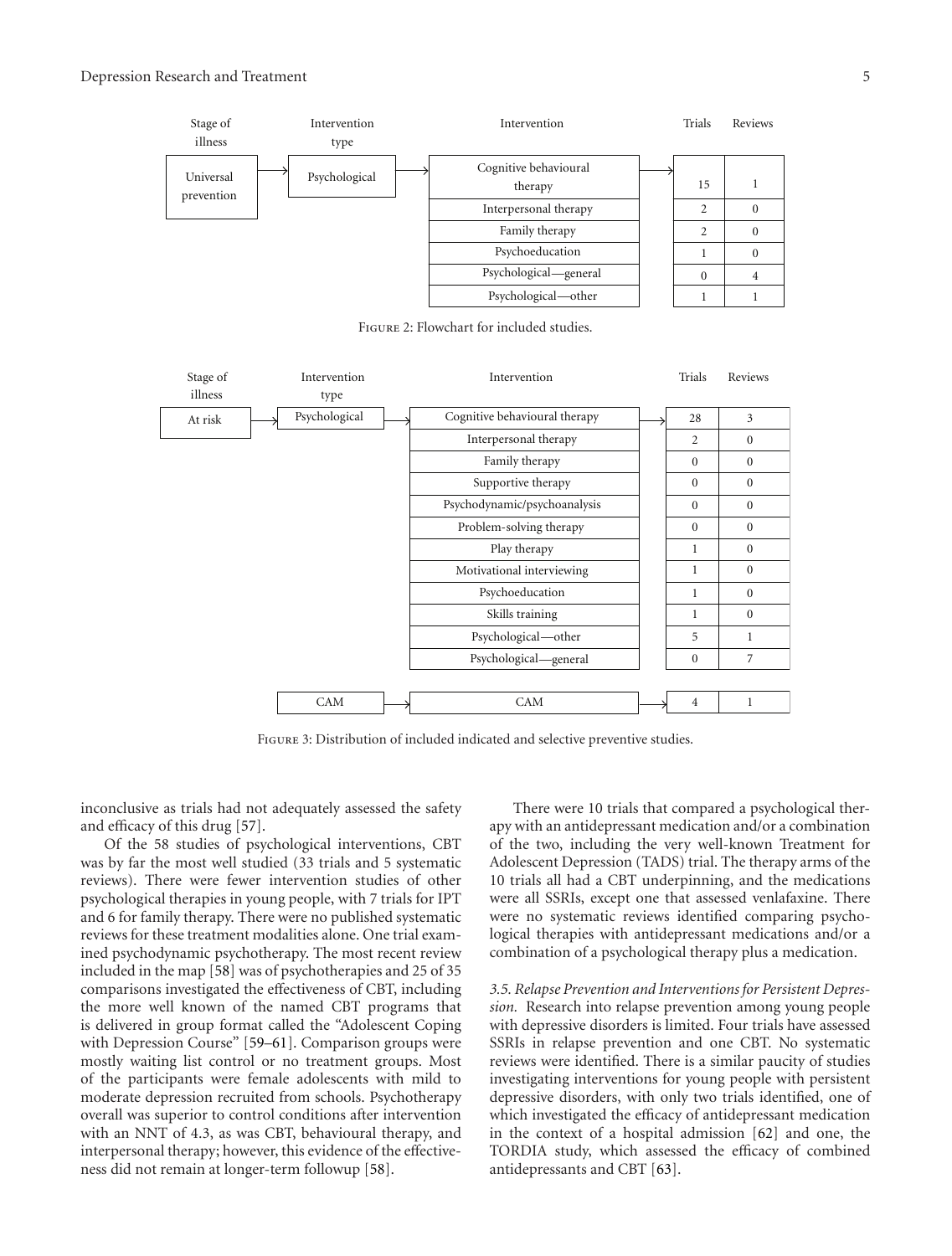

Figure 4: Distribution of included studies to treat a diagnosed depressive disorder.

#### 4. Discussion

Mapping methodology allows for a clear presentation of the nature and extent of high-quality interventions in a broad research field. The evidence map for depression in young people reveals the considerable research into CBT for the prevention of depression, and both CBT and SSRIs for those with a diagnosed depressive disorder, while simultaneously exposing the numerous opportunities for innovative research in this area, most notably for other evidence-based psychological treatments for established disorders (e.g., IPT, problem-solving therapy, and family therapy) and research more broadly into relapse prevention strategies in this population.

*4.1. Opportunities for Future Prevention Research.* There is a considerable literature for prevention research, which is currently dominated by studies of psychological interventions, and in particular those based on CBT. Systematic reviews, while showing the potential to effectively prevent depression in young people, indicate highly variable results from different individual trials. Future research should investigate the most efficacious CBT programs or "active ingredients" of these programs in order to further refine or simplify the interventions.

Future research into the prevention of depression should also consider both new therapeutic approaches and less intensive approaches. Although CBT is a well-founded therapeutic therapy, a narrow focus on this approach could potentially delay significant advancement in the field of preventive interventions. This is particularly the case given that, in many countries, CBT can only be provided by a clinical or registered psychologist. By virtue of the shortage of psychologists in many communities, some new initiatives have focused on delivering CBT by nonpsychologists such as the Improving Access to Psychological Therapies in the United Kingdom [64]. Other alternatives are to assess the efficacy of simpler interventions such as psychoeducation, or problem solving therapy (PST), both of which have been shown to be effective tools in helping to reduce depressive symptoms in young people [65, 66] but currently lack the breadth of high-quality research devoted to CBT. That lowintensity interventions such as psychoeducation and PST have the potential to be delivered by nonmental health specialists, such as teachers or general medical practitioners, will increase the scope for their uptake in the community, which is crucial for prevention strategies [67]. More intensive approaches such as IPT, family therapy, or acceptance and commitment therapy may also be beneficial as potential as preventative interventions, particularly for those young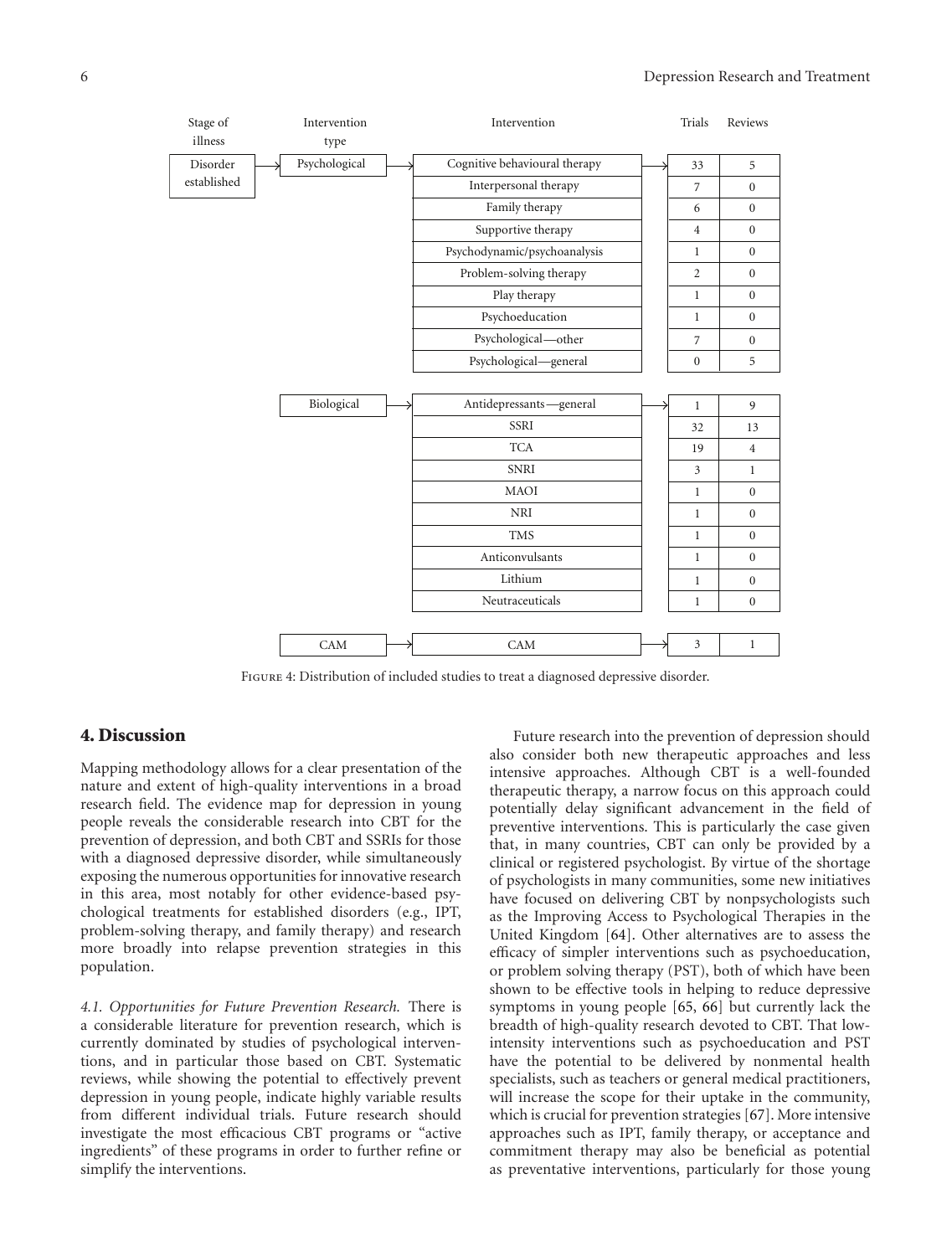people identified as being at risk of developing depression, although this is yet to be adequately explored in clinical trials.

Finally, given many young peoples' enthusiasm for modern technology, there is potential for more quality research into the efficacy of intervention delivered using electronic technologies, including SMS, email, and Internet-based programs [68, 69]. Delivery of interventions such as psychoeducation, PST, or CBT via electronic means to both populations at risk of depressive disorders, as well as those targeted by universal prevention programs, appears warranted given the prevalence of depressive symptoms.

*4.2. Opportunities for Research for Those with Established Depressive Illnesses.* Intervention studies among young people with diagnosed depression have been dominated by trials of antidepressant medications and CBT trials. Trials and reviews of SSRIs are the most commonly studies biological intervention and generally conclude that there is evidence for the effectiveness of fluoxetine compared with placebo, with inconsistent evidence for other medications in this class [51–54, 70]. However the clinical significance of the results from these trials have been described as far from compelling, with criticisms directed at methodological aspects of the trials including high drop-out rates and high placeboresponse rates, concerns about the measurement tools used with questions raised about whether the difference in effect between SSRIs and placebo reflects a difference that is of clinical importance to patients, and concerns about the representativeness of the included participants [54]. A newer class of antidepressants, the SNRIs, have only been subject to three RCTs. While there is considerable research comparing antidepressants to placebo in young people, there is a paucity of research comparing antidepressants head to head, which is an area for greater enquiry, particularly given the relevance to clinicians when deciding which medication to choose.

In terms of psychological interventions, there is again scope to extend the high-quality research beyond CBT to examine other interventions (both simple and more complex), particularly for early or first episodes of disorder, or for less severe depressive disorders in young people. These might include, for example, supportive case management without formal intervention, which was shown in the ADAPT trial to be beneficial for 21% of participants, who were excluded from the intervention phase of the trial because they responded to this brief initial intervention [71]. The National Institute for Health and Clinical Excellence (NICE) guidelines for the identification and treatment of depression in young people also recommends a range of guided self-help approaches that can be useful at early stages of illness [72]. These include exercise, sleep hygiene, anxiety management, and improved nutrition. There are also biological interventions (neutraceuticals) such as fish oil, light therapy, saffron, and folate that have preliminary evidence of effectiveness in adult populations [73], which could be trialed in young people. These interventions are consistent with guideline recommendations of using low-intensity interventions first, before advancing to more complex interventions delivered by mental health specialists.

Furthermore, before further trials of psychotherapeutic interventions are conducted, systematic reviews of intervention studies for IPT and family therapy should be conducted and used to direct further research into these promising approaches. Finally, while short-term psychodynamic psychotherapy and the newer "third wave" CBT therapies like acceptance and commitment therapy (ACT) have has been well studied in adults with depression [74, 75], these are yet to be tested in young people using high-quality controlled trials.

*4.3. Opportunities for Research in Relapse Prevention and Persistent Depression Strategies.* Early onset depression is associated with higher rates of relapse than adult onset [76]. Of adolescents who experience an episode of depression one-third to one-half will go on to experience subsequent episodes in within four to seven years [77, 78] and hence the need to establish effective relapse prevention approaches is critical. The lack of relapse prevention trails in young people with depression is one of the most striking findings of the evidence map, and one of the most disappointing. In order to avert longer-term disability associated with multiple episodes of illness, or persistent depression, research in this area is urgently required. Such studies should be distinct from standard maintenance phases in RCTs and involve rerandomization of treatment responders (which is acknowledged to require significant sample sizes to overcome power issues). While cognitive, and mindfulness-based, cognitive therapy shows promise in adults (e.g., [79, 80]) potential relapse prevention trials could include not just CBT, but other psychosocial interventions such as family therapy, group programs, and vocational interventions, which have been shown to be effective in young people with first episode psychosis [81].

Finally, while research focusing on interventions for "treatment resistant" depression (e.g., failure to respond to more than 3 treatments) in young people is not surprisingly rare given their age, there are research opportunities for further evaluating repetitive Transcranial magnetic stimulation (rTMS) in young people with severe depression that has not previously responded to adequate trials of CBT and/or antidepressant medications. rTMS is said to change brain activity through energy delivered via the magnetic filed created around the brain area it is applied to. It has shown promise as an intervention for treatment resistant depression in adults with a favorable side effect profile [82–84].

*4.4. Limitations.* A limitation of the current study is that there was no evaluation of the effectiveness of the interventions within the trials, restricting us from drawing any conclusions on intervention efficacy. The primary limitation of the current study is the focus on "gold standard" research, which neglects important information available from studies using designs other than the randomized controlled trial and systematic review. Due to resource constraints, trials were also limited to those published after 1980 in English, and quality appraisal of the included studies could not be undertaken. Nonetheless, this evidence map has systematically demonstrated what high-quality evidence does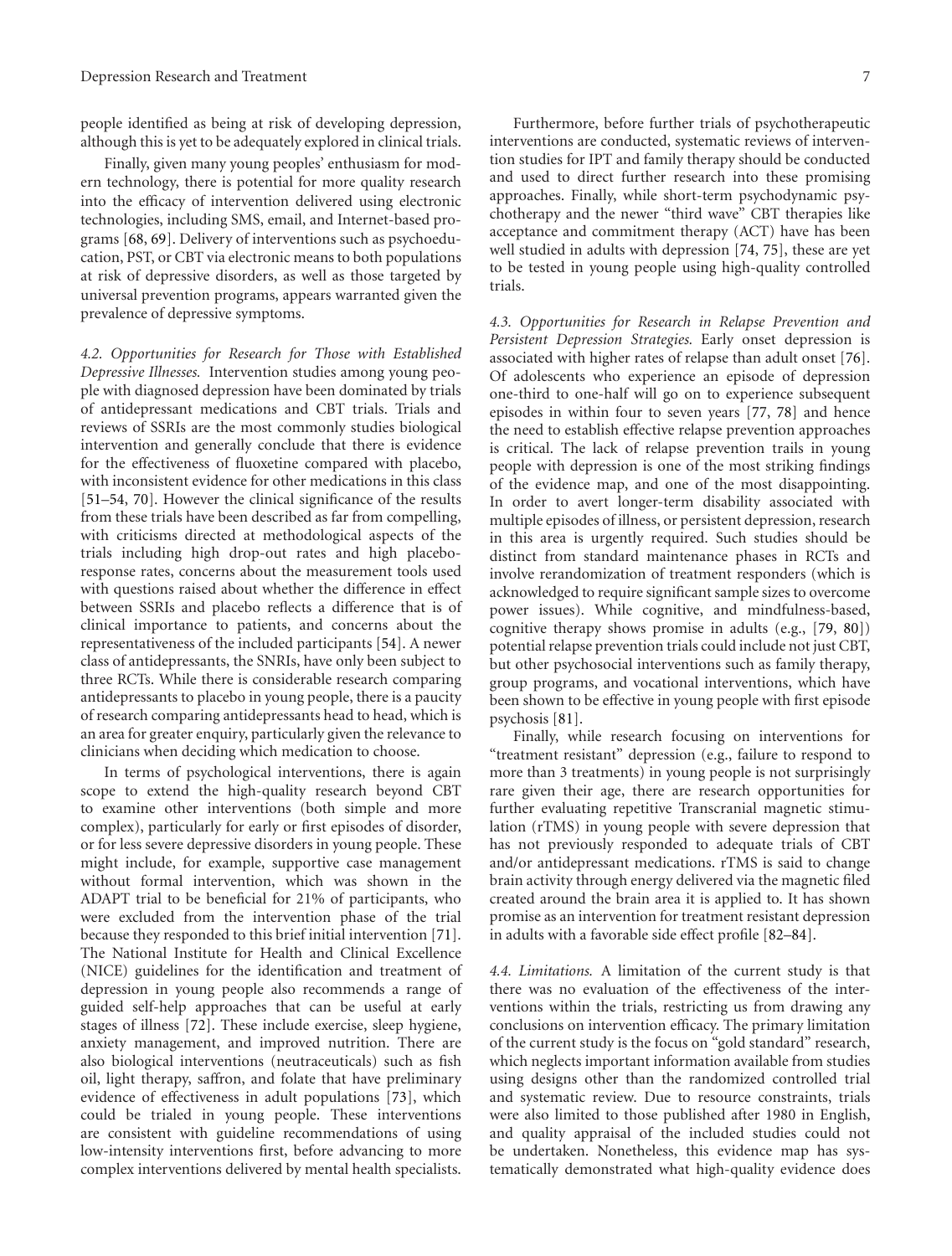exist for prevention and treatment interventions for young people with depression and has exposed gaps in the research evidence in order to inform researchers, funding bodies, and policy makers as to the opportunities for future research.

#### 5. Conclusions

Depressive disorders are currently the leading cause of years of life lived with disability in developed countries and are projected to be second only to cardiovascular disease as the cause of all disability adjusted life years by 2020 [6]. As the onset of depression frequently occurs during adolescence and young adulthood, there is a pressing need to develop effective interventions both to prevent depression in those at risk, and ameliorate symptoms and restore psychosocial functioning in those that experience a depressive episode. Significant gains in this area may be achieved by focusing more on early intervention in this field, particularly the opportunities for responding more comprehensively to "first episode depression" and relapse prevention in younger clients, which has been demonstrated to be highly effective in the clinical management of early psychosis [85–87]. Currently the bulk of expenditure is geared towards acute treatment of diagnosed conditions [88]; however, early intervention would in all likelihood convey significant savings both economically and also in terms of the personal costs associated with a potentially chronic depressive disorder.

#### References

- [1] E. J. Costello, A. Erkanli, and A. Angold, "Is there an epidemic of child or adolescent depression?" *Journal of Child Psychology and Psychiatry*, vol. 47, no. 12, pp. 1263–1271, 2006.
- [2] B. Birmaher, N. D. Ryan, D. E. Williamson et al., "Childhood and adolescent depression: a review of the past 10 years. Part I," *Journal of the American Academy of Child and Adolescent Psychiatry*, vol. 35, no. 11, pp. 1427–1439, 1996.
- [3] P. M. Lewinsohn, P. Rohde, and J. R. Seeley, "Major depressive disorder in older adolescents: prevalence, risk factors, and clinical implications," *Clinical Psychology Review*, vol. 18, no. 7, pp. 765–794, 1998.
- [4] M. S. Gould, R. King, S. Greenwald et al., "Psychopathology associated with suicidal ideation and attempts among children and adolescents," *Journal of the American Academy of Child and Adolescent Psychiatry*, vol. 37, no. 9, pp. 915–923, 1998.
- [5] M. M. Weissman, S. Wolk, R. B. Goldstein et al., "Depressed adolescents grown up," *Journal of the American Medical Association*, vol. 281, no. 18, pp. 1707–1713, 1999.
- [6] C. Murray and A. Lopez, *The Global Burden of Disease: A Comprehensive Assessment of Mortality and Disability from Diseases, Injuries, and Risk Factors in 1990 and Projected to 2020*, Harvard School of Public Health on behalf of the World Health Organisation and the World Bank, Cambridge, Mass, USA, 1996.
- [7] R. C. Kessler, P. Berglund, O. Demler, R. Jin, K. R. Merikangas, and E. E. Walters, "Lifetime prevalence and age-of-onset distributions of DSM-IV disorders in the national comorbidity survey replication," *Archives of General Psychiatry*, vol. 62, no. 6, pp. 593–602, 2005.
- [8] R. Harrington, H. Fudge, M. Rutter, A. Pickles, and J. Hill, "Adult outcomes of childhood and adolescent depression. I.

Psychiatric status," *Archives of General Psychiatry*, vol. 47, no. 5, pp. 465–473, 1990.

- [9] E. B. Weller and R. A. Weller, "Depression in adolescents growing pains or true morbidity?" *Journal of Affective Disorders*, vol. 61, supplement 1, pp. S9–S13, 2000.
- [10] M. Kovacs, T. L. Feinberg, and M. A. Crouse-Novak, "Depressive disorders in childhood. I. A Longitudinal prospective study of characteristics and recovery," *Archives of General Psychiatry*, vol. 41, no. 3, pp. 229–237, 1984.
- [11] L. L. Judd, M. P. Paulus, K. B. Wells, and M. H. Rapaport, "Socioeconomic burden of subsyndromal depressive symptoms and major depression in a sample of the general population," *American Journal of Psychiatry*, vol. 153, no. 11, pp. 1411–1417, 1996.
- [12] I. H. Gotlib, P. M. Lewinsohn, and J. R. Seeley, "Symptoms versus a diagnosis of depression: differences in psychosocial functioning," *Journal of Consulting and Clinical Psychology*, vol. 63, no. 1, pp. 90–100, 1995.
- [13] D. A. Brent and B. Birmaher, "Adolescent depression," *New England Journal of Medicine*, vol. 347, no. 9, pp. 667–671, 2002.
- [14] S. J. Blumenthal, "Youth suicide: risk factors, assessment, and treatment of adolescent and young adult suicidal patients," *Psychiatric Clinics of North America*, vol. 13, no. 3, pp. 511– 556, 1990.
- [15] S. J. Blumenthal and D. J. Kupfer, "Overview of early detection and treatment strategies for suicidal behavior in young people," *Journal of Youth and Adolescence*, vol. 17, no. 1, pp. 1–23, 1988.
- [16] U. Rao, M. M. Weissman, J. A. Martin, and R. W. Hammond, "Childhood depression and risk of suicide: a preliminary report of a longitudinal study," *Journal of the American Academy of Child and Adolescent Psychiatry*, vol. 32, no. 1, pp. 21–27, 1993.
- [17] R. Harrington and A. Clark, "Prevention and early intervention for depression in adolescence and early adult life," *European Archives of Psychiatry and Clinical Neuroscience*, vol. 248, no. 1, pp. 32–45, 1998.
- [18] P. D. McGorry, I. B. Hickie, A. R. Yung, C. Pantelis, and H. J. Jackson, "Clinical staging of psychiatric disorders: a heuristic framework for choosing earlier, safer and more effective interventions," *Australian and New Zealand Journal of Psychiatry*, vol. 40, no. 8, pp. 616–622, 2006.
- [19] C. D. Bilsbury and A. Richman, "A staging approach to measuring patient-centred subjective outcomes," *Acta Psychiatrica Scandinavica, Supplement*, vol. 106, no. 414, pp. 5–40, 2002.
- [20] G. A. Fava, S. Grandi, R. Canestrari, and G. Molnar, "Prodromal symptoms in primary major depressive disorder," *Journal of Affective Disorders*, vol. 19, no. 2, pp. 149–152, 1990.
- [21] G. A. Fava and R. Kellner, "Staging: a neglected dimension in psychiatric classification," *Acta Psychiatrica Scandinavica*, vol. 87, no. 4, pp. 225–230, 1993.
- [22] G. A. Fava and E. Tossani, "Prodromal stage of major depression," *Early Intervention in Psychiatry*, vol. 1, pp. 9–18, 2007.
- [23] L. L. Judd, H. S. Akiskal, and M. P. Paulus, "The role and clinical significance of subsyndromal depressive symptoms (SSD) in unipolar major depressive disorder," *Journal of Affective Disorders*, vol. 45, no. 1-2, pp. 5–18, 1997.
- [24] A. Kopas, *SSRI Prescription Rates for Young People in Australia*, S. Hetrick, Ed., Pharmaceutical Benefits Division, Department of Health and Ageing, Canberra, Australia, 2010.
- [25] A. N. Page, S. Swannell, G. Martin, S. Hollingworth, I. B. Hickie, and W. D. Hall, "Sociodemographic correlates of antidepressant utilisation in Australia," *Medical Journal of Australia*, vol. 190, no. 9, pp. 479–483, 2009.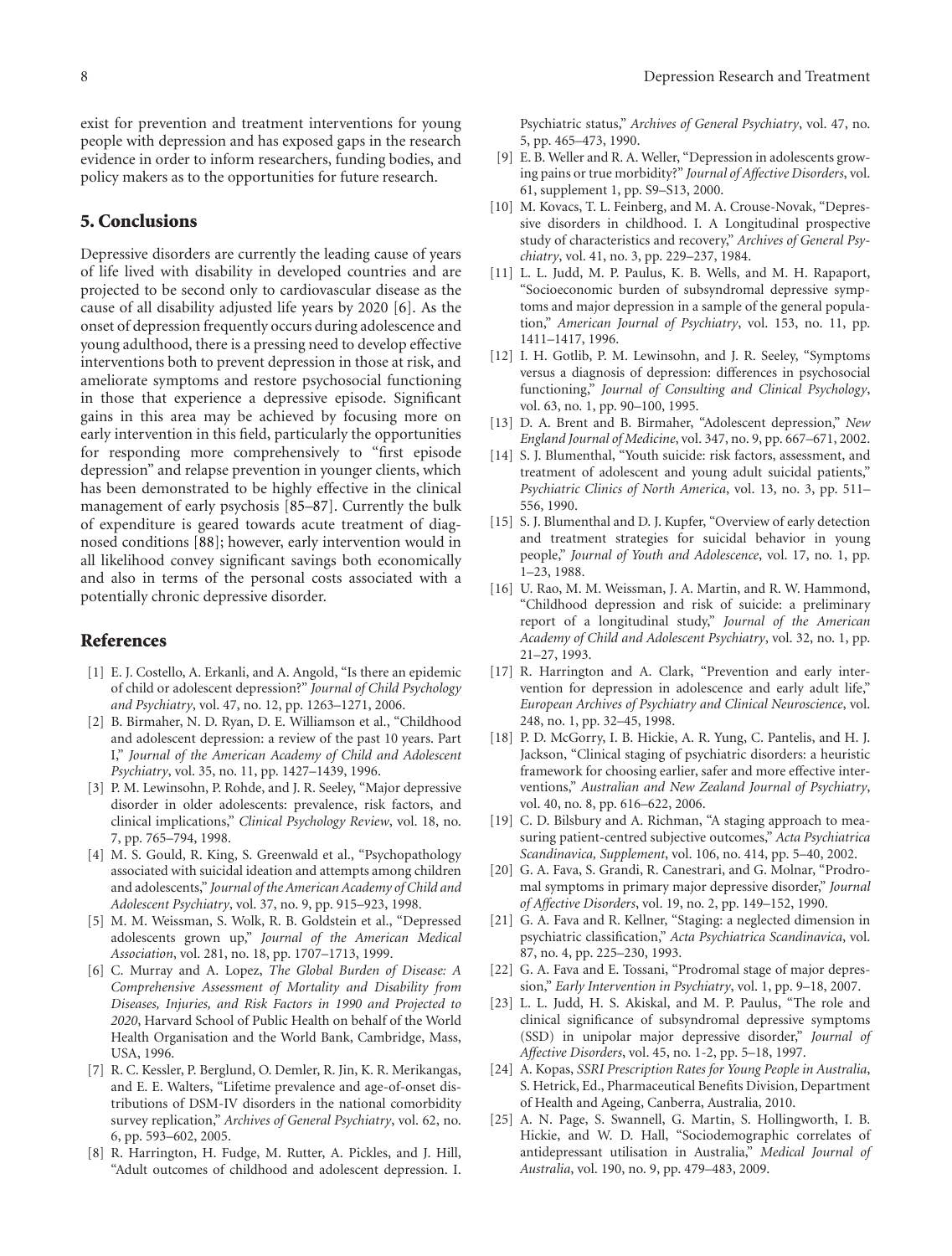- [26] H. Arksey and L. O'Malley, "Scoping studies: towards a methodological framework," *International Journal of Social Research Methodology*, vol. 8, no. 1, pp. 19–32, 2005.
- [27] T. Jones and D. Evans, "Conducting a systematic review," *Australian Critical Care*, vol. 13, no. 2, pp. 66–71, 2000.
- [28] S. E. Hetrick, A. G. Parker, P. Callahan, and R. Purcell, "Evidence mapping: illustrating an emerging methodology to improve evidence-based practice in youth mental health," *Journal of Evaluation in Clinical Practice*, vol. 16, no. 6, pp. 1025–1030, 2010.
- [29] D. L. Katz, A. L. Williams, C. Girard et al., "The evidence base for complementary and alternative medicine: methods of evidence mapping with application to CAM," *Alternative Therapies in Health and Medicine*, vol. 9, no. 4, pp. 22–30, 2003.
- [30] P. J. Mrazek and R. J. Haggerty, *Frontiers for Preventive Intervention Research*, National Academy, Washington, DC, USA, 1994.
- [31] M. Fava, "Diagnosis and definition of treatment-resistant depression," *Biological Psychiatry*, vol. 53, no. 8, pp. 649–659, 2003.
- [32] National Health and Medical Research Council, *NHMRC Additional Levels of Evidence and Grades for Recommendations for Developers of Guidelines*, 2009.
- [33] P. Liu, A. G. Parker, S. E. Hetrick, P. Callahan, S. de Silva, and R. Purcell, "An evidence map of interventions across premorbid, ultra-high risk and first episode phases of psychosis," *Schizophrenia Research*, vol. 123, no. 1, pp. 37–44, 2010.
- [34] J. M. Glanville, C. Lefebvre, J. N. V. Miles, and J. Camosso-Stefinovic, "How to identify randomized controlled trials in MEDLINE: ten years on," *Journal of the Medical Library Association*, vol. 94, no. 2, pp. 130–136, 2006.
- [35] J. S. March, "Fluoxetine, cognitive-behavioral therapy, and their combination for adolescents with depression: Treatment for Adolescents with Depression Study (TADS) randomized controlled trial," *Journal of the American Medical Association*, vol. 292, no. 7, pp. 807–820, 2004.
- [36] J. E. Gillham, K. J. Reivich, D. R. Freres et al., "School-based prevention of depressive symptoms: a randomized controlled study of the effectiveness and specificity of the Penn Resiliency program," *Journal of Consulting and Clinical Psychology*, vol. 75, no. 1, pp. 9–19, 2007.
- [37] T. M. Chaplin, J. E. Gillham, K. Reivich et al., "Depression prevention for early adolescent girls: a pilot study of all girls versus co-ed groups," *Journal of Early Adolescence*, vol. 26, no. 1, pp. 110–126, 2006.
- [38] J. L. Horowitz and J. Garber, "The prevention of depressive symptoms in children and adolescents: a meta-analytic review," *Journal of Consulting and Clinical Psychology*, vol. 74, no. 3, pp. 401–415, 2006.
- [39] E. Jané-Llopis, C. Hosman, R. Jenkins, and P. Anderson, "Predictors of efficacy in depression prevention programmes: meta-analysis," *British Journal of Psychiatry*, vol. 183, pp. 384– 397, 2003.
- [40] S. H. Spence and A. L. Shortt, "Research review: can we justify the widespread dissemination of universal, school-based interventions for the prevention of depression among children and adolescents?" *Journal of Child Psychology and Psychiatry and Allied Disciplines*, vol. 48, no. 6, pp. 526–542, 2007.
- [41] S. Merry, H. McDowell, S. Hetrick, J. Bir, and N. Muller, "Psychological and/or educational interventions for the prevention of depression in children and adolescents," *Cochrane Database of Systematic Reviews*, no. 1, Article ID CD003380, 2004.
- [42] E. V. Cardemil, K. J. Reivich, C. G. Beevers, M. E. P. Seligman, and J. James, "The prevention of depressive symptoms in lowincome, minority children: two-year follow-up," *Behaviour Research and Therapy*, vol. 45, no. 2, pp. 313–327, 2007.
- [43] C. Waddell, J. M. Hua, O. M. Garland, R. D. Peters, and K. McEwan, "Preventing mental disorders in children: a systematic review to inform policy-making," *Canadian Journal of Public Health*, vol. 98, no. 3, pp. 166–173, 2007.
- [44] G. I. Spielmans, L. F. Pasek, and J. P. McFall, "What are the active ingredients in cognitive and behavioral psychotherapy for anxious and depressed children? A meta-analytic review," *Clinical Psychology Review*, vol. 27, no. 5, pp. 642–654, 2007.
- [45] S. N. Compton, J. S. March, D. Brent, A. M. Albano, V. R. Weersing, and J. Curry, "Cognitive-behavioral psychotherapy for anxiety and depressive disorders in children and adolescents: an evidence-based medicine review," *Journal of the American Academy of Child and Adolescent Psychiatry*, vol. 43, no. 8, pp. 930–959, 2004.
- [46] G. N. Clarke, W. Hawkins, M. Murphy, L. B. Sheeber, P. M. Lewinsohn, and J. R. Seeley, "Targeted prevention of unipolar depressive disorder in an at-risk sample of high school adolescents: a randomized trial of a group cognitive intervention," *Journal of the American Academy of Child and Adolescent Psychiatry*, vol. 34, no. 3, pp. 312–321, 1995.
- [47] G. N. Clarke, M. Hornbrook, F. Lynch et al., "A randomized trial of a group cognitive intervention for preventing depression in adolescent offspring of depressed parents," *Archives of General Psychiatry*, vol. 58, no. 12, pp. 1127–1134, 2001.
- [48] P. Hazell, D. O'Connell, D. Heathcote, and D. Henry, "Tricyclic drugs for depression in children and adolescents," *Cochrane Database of Systematic Reviews*, no. 3, Article ID CD002317, 2000.
- [49] N. Maneeton and M. Srisurapanont, "Tricyclic antidepressants for depressive disorders in children and adolescents: a metaanalysis of randomized-controlled trials," *Journal of the Medical Association of Thailand*, vol. 83, no. 11, pp. 1367–1374, 2000.
- [50] K. Papanikolaou, C. Richardson, A. Pehlivanidis, and Z. Papadopoulou-Daifoti, "Efficacy of antidepressants in child and adolescent depression: a meta-analytic study," *Journal of Neural Transmission*, vol. 113, no. 3, pp. 399–415, 2006.
- [51] C. J. Whittington, T. Kendall, P. Fonagy, D. Cottrell, A. Cotgrove, and E. Boddington, "Selective serotonin reuptake inhibitors in childhood depression: systematic review of published versus unpublished data," *The Lancet*, vol. 363, no. 9418, pp. 1341–1345, 2004.
- [52] A. E. Wallace, J. Neily, W. B. Weeks, and M. J. Friedman, "A cumulative meta-analysis of selective serotonin reuptake inhibitors in pediatric depression: did unpublished studies influence the efficacy/safety debate?" *Journal of Child and Adolescent Psychopharmacology*, vol. 16, no. 1-2, pp. 37–58, 2006.
- [53] T. Usala, A. Clavenna, A. Zuddas, and M. Bonati, "Randomised controlled trials of selective serotonin reuptake inhibitors in treating depression in children and adolescents: a systematic review and meta-analysis," *European Neuropsychopharmacology*, vol. 18, no. 1, pp. 62–73, 2008.
- [54] S. Hetrick, S. Merry, J. McKenzie, P. Sindahl, and M. Proctor, "Selective serotonin reuptake inhibitors (SSRIs) for depressive disorders in children and adolescents," *Cochrane Database of Systematic Reviews*, no. 3, Article ID CD004851, 2007.
- [55] I. M. Goodyer, P. Wilkinson, B. Dubicka, and R. Kelvin, "Forum: the use of selective serotonin reuptake inhibitors in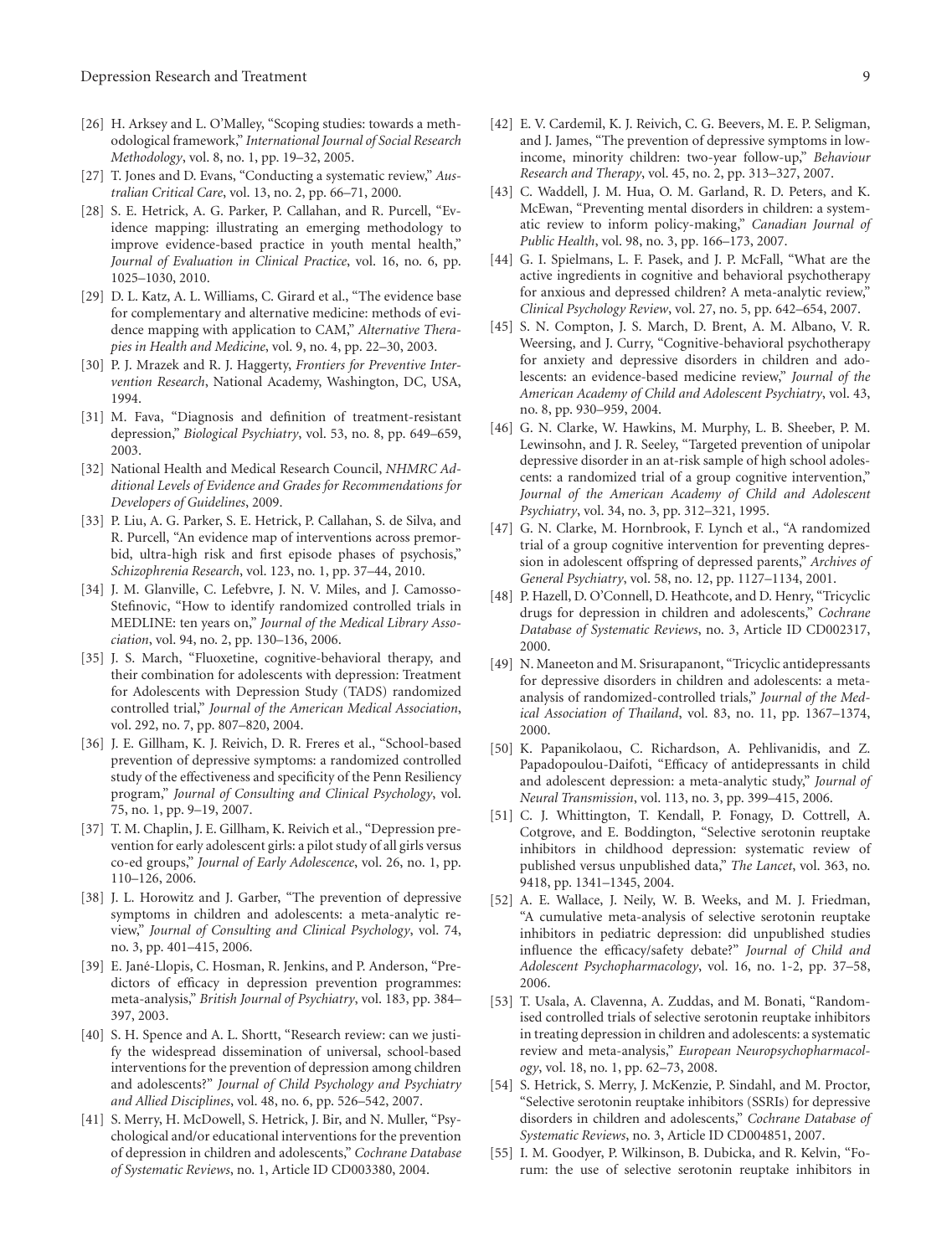depressed children and adolescents: commentary on the metaanalysis by Hetrick et al," *Current Opinion in Psychiatry*, vol. 23, no. 1, pp. 58–61, 2010.

- [56] S. E. Hetrick, J. E. McKenzie, and S. N. Merry, "The use of SSRIs in children and adolescents," *Current Opinion in Psychiatry*, vol. 23, no. 1, pp. 53–57, 2010.
- [57] D. B. Courtney, "Selective serotonin reuptake inhibitor and venlafaxine use in children and adolescents with major depressive disorder: a systematic review of published randomized controlled trials," *Canadian Journal of Psychiatry*, vol. 49, no. 8, pp. 557–563, 2004.
- [58] N. Watanabe, V. Hunot, I. M. Omori, R. Churchill, and T. A. Furukawa, "Psychotherapy for depression among children and adolescents: a systematic review," *Acta Psychiatrica Scandinavica*, vol. 116, no. 2, pp. 84–95, 2007.
- [59] G. N. Clarke, M. Hornbrook, F. Lynch et al., "Group cognitivebehavioral treatment for depressed adolescent offspring of depressed parents in a health maintenance organization," *Journal of the American Academy of Child and Adolescent Psychiatry*, vol. 41, no. 3, pp. 305–313, 2002.
- [60] P. M. Lewinsohn, G. N. Clarke, H. Hops, and J. Andrews, "Cognitive-behavioral treatment for depressed adolescents," *Behavior Therapy*, vol. 21, no. 4, pp. 385–401, 1990.
- [61] P. Rohde, G. N. Clarke, D. E. Mace, J. S. Jorgensen, and J. R. Seeley, "An efficacy/effectiveness study of cognitive-behavioral treatment for adolescents with comorbid major depression and conduct disorder," *Journal of the American Academy of Child and Adolescent Psychiatry*, vol. 43, no. 6, pp. 660–668, 2004.
- [62] B. Birmaher, G. S. Waterman, N. D. Ryan et al., "Randomized, controlled trial of amitriptyline versus placebo for adolescents with "treatment-resistant" major depression," *Journal of the American Academy of Child and Adolescent Psychiatry*, vol. 37, no. 5, pp. 527–535, 1998.
- [63] J. R. Asaknow, G. Emslie, G. Clarke et al., "Treatment of selective serotonin reuptake inhibitor-resistant depression in adolescents: predictors and moderators of treatment response," *Journal of the American Academy of Child and Adolescent Psychiatry*, vol. 48, no. 3, pp. 330–339, 2009.
- [64] D. M. Clark, R. Layard, R. Smithies, D. A. Richards, R. Suckling, and B. Wright, "Improving access to psychological therapy: initial evaluation of two UK demonstration sites," *Behaviour Research and Therapy*, vol. 47, no. 11, pp. 910–920, 2009.
- [65] W. R. Beardslee, T. R. Gladstone, E. J. Wright, and A. B. Cooper, "A family-based approach to the prevention of depressive symptoms in children at risk: evidence of parental and child change," *Pediatrics*, vol. 112, no. 2, pp. e119–131, 2003.
- [66] M. Eskin, K. Ertekin, and H. Demir, "Efficacy of a problemsolving therapy for depression and suicide potential in adolescents and young adults," *Cognitive Therapy and Research*, vol. 32, no. 2, pp. 227–245, 2008.
- [67] S. E. Hetrick, A. G. Parker, I. B. Hickie, R. Purcell, A. R. Yung, and P. D. McGorry, "Early identification and intervention in depressive disorders: towards a clinical staging model," *Psychotherapy and Psychosomatics*, vol. 77, no. 5, pp. 263–270, 2008.
- [68] D. Coyle, G. Doherty, M. Matthews, and J. Sharry, "Computers in talk-based mental health interventions," *Interacting with Computers*, vol. 19, no. 4, pp. 545–562, 2007.
- [69] R. O'Kearney, K. Kang, H. Christensen, and K. Griffiths, "A controlled trial of a school-based internet program for

reducing depressive symptoms in adolescent girls," *Depression and Anxiety*, vol. 26, no. 1, pp. 65–72, 2009.

- [70] J. S. March, B. J. Klee, and C. M. E. Kremer, "Treatment benefit and the risk of suicidality in multicenter, randomized, controlled trials of sertraline in children and adolescents," *Journal of Child and Adolescent Psychopharmacology*, vol. 16, no. 1-2, pp. 91–102, 2006.
- [71] I. Goodyer, B. Dubicka, P. Wilkinson et al., "Selective serotonin reuptake inhibitors (SSRIs) and routine specialist care with and without cognitive behaviour therapy in adolescents with major depression: randomised controlled trial," *British Medical Journal*, vol. 335, no. 7611, pp. 142–146, 2007.
- [72] National Institute of Clinical Health and Excellence, *Depression in Children and Young People. Identification and Management in Primary, Community and Secondary Care*, UK, 2005.
- [73] A. F. Jorm et al., *A Guide to What Works for Depression*, Beyondblue, Melbourne, Australia, 2009.
- [74] A. A. Abbass, J. T. Hancock, J. Henderson, and S. Kisely, "Short-term psychodynamic psychotherapies for common mental disorders," *Cochrane Database of Systematic Reviews*, no. 4, Article ID CD004687, 2006.
- [75] F. Leichsenring, "Comparative effects of short-term psychodynamic psychotherapy and cognitive-behavioral therapy in depression: a meta-analytic approach," *Clinical Psychology Review*, vol. 21, no. 3, pp. 401–419, 2001.
- [76] J. Gollan, B. Raffety, E. Gortner, and K. Dobson, "Course profiles of early- and adult-onset depression," *Journal of Affective Disorders*, vol. 86, no. 1, pp. 81–86, 2005.
- [77] J. K. Gollan and H. Pane, "High rates of recurrence of depression in children and adolescents," *Evidence-Based Mental Health*, vol. 9, no. 4, p. 95, 2006.
- [78] P. M. Lewinsohn, G. N. Clarke, J. R. Seeley, and P. Rohde, "Major depression in community adolescents: age at onset, episode duration, and time to recurrence," *Journal of the American Academy of Child and Adolescent Psychiatry*, vol. 33, no. 6, pp. 809–818, 1994.
- [79] S. D. Hollon, R. J. DeRubeis, R. C. Shelton et al., "Prevention of relapse following cognitive therapy vs medications in moderate to severe depression," *Archives of General Psychiatry*, vol. 62, no. 4, pp. 417–422, 2005.
- [80] J. D. Teasdale, Z. V. Segal, J. M. G. Williams, V. A. Ridgewaya, J. M. Soulsby, and M. A. Lau, "Prevention of relapse/recurrence in major depression by mindfulness-based cognitive therapy," *Journal of Consulting and Clinical Psychology*, vol. 68, no. 4, pp. 615–623, 2000.
- [81] E. Killackey, H. J. Jackson, and P. D. McGorry, "Vocational intervention in first-episode psychosis: individual placement and support v. treatment as usual," *British Journal of Psychiatry*, vol. 193, no. 2, pp. 114–120, 2008.
- [82] D. H. Avery, K. Claypoole, L. Robinson et al., "Repetitive transcranial magnetic stimulation in the treatment of medicationresistant depression: preliminary data," *Journal of Nervous and Mental Disease*, vol. 187, no. 2, pp. 114–117, 1999.
- [83] A. Pascual-Leone, B. Rubio, F. Pallardó, and M. D. Catalá, "Rapid-rate transcranial magnetic stimulation of left dorsolateral prefrontal cortex in drug-resistant depression," *The Lancet*, vol. 348, no. 9022, pp. 233–237, 1996.
- [84] P. B. Fitzgerald, J. Benitez, A. De Castella, Z. J. Daskalakis, T. L. Brown, and J. Kulkarni, "A randomized, controlled trial of sequential bilateral repetitive transcranial magnetic stimulation for treatment-resistant depression," *American Journal of Psychiatry*, vol. 163, no. 1, pp. 88–94, 2006.